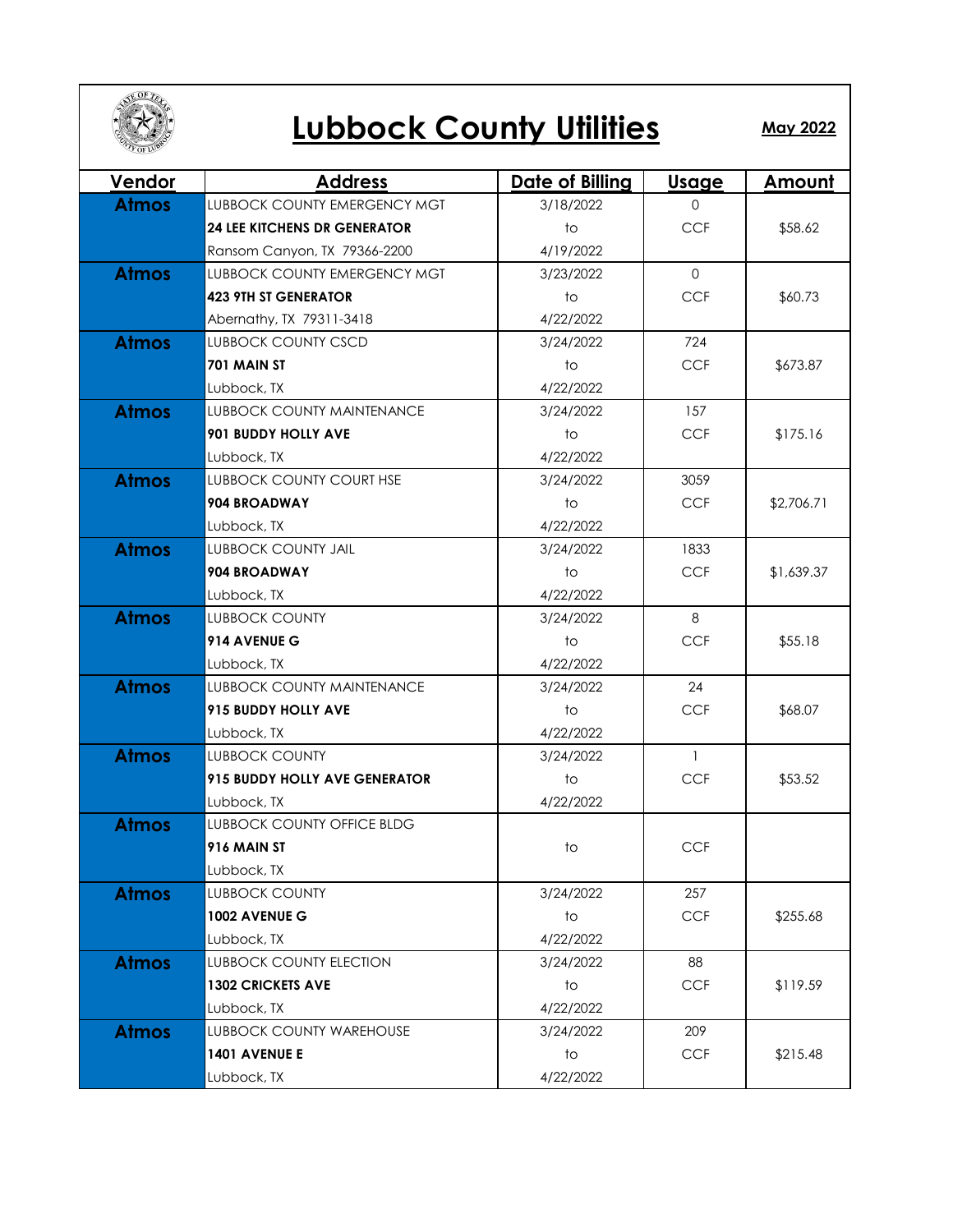| <b>Vendor</b> | <b>Address</b>                      | <b>Date of Billing</b> | <u>Usage</u>   | Amount   |
|---------------|-------------------------------------|------------------------|----------------|----------|
| <b>Atmos</b>  | <b>LUBBOCK COUNTY</b>               |                        |                |          |
|               | 15801 LOOP 493 GENERATOR            | to                     | <b>CCF</b>     |          |
|               | Lubbock, TX                         |                        |                |          |
| <b>Atmos</b>  | <b>LUBBOCK COUNTY DETENTION CTR</b> |                        |                |          |
|               | 3501 N HOLLY ST                     | to                     | <b>CCF</b>     |          |
|               | Lubbock, TX                         |                        |                |          |
| <b>Atmos</b>  | <b>LUBBOCK COUNTY DETENTION CTR</b> | 4/6/2022               | 6              |          |
|               | 3701 N HOLLY ST JOB TRAILER         | $†$                    | <b>CCF</b>     | \$223.46 |
|               | Lubbock, TX                         | 5/4/2022               |                |          |
| <b>Atmos</b>  | <b>LUBBOCK CO PREC 3</b>            | 3/10/2022              | 351            |          |
|               | 310 W 1ST ST                        | to                     | <b>CCF</b>     | \$303.95 |
|               | Idalou, TX                          | 4/8/2022               |                |          |
| <b>Atmos</b>  | <b>COUNTY BARN</b>                  | 3/23/2022              | 391            |          |
|               | 800 8TH ST                          | to                     | <b>CCF</b>     | \$351.67 |
|               | Shallowater, TX                     | 4/22/2022              |                |          |
| <b>Atmos</b>  | <b>LUBBOCK COUNTY</b>               | 4/7/2022               | $\overline{4}$ |          |
|               | 800 W CEMETRY RD                    | $\overline{1}$         | <b>CCF</b>     | \$58.58  |
|               | Slaton, TX                          | 5/5/2022               |                |          |
| <b>Atmos</b>  | <b>LUBBOCK COUNTY</b>               | 4/5/2022               | 31             |          |
|               | 115 PARK RD                         | $\overline{1}$         | <b>CCF</b>     | \$89.35  |
|               | Wolfforth, TX                       | 5/3/2022               |                |          |
| <b>Atmos</b>  | <b>IDALOU COM PK &amp; CO</b>       |                        |                |          |
|               | 218 W 7TH ST                        | to                     | <b>CCF</b>     |          |
|               | <b>IDALOU, TX</b>                   |                        |                |          |
| <b>Atmos</b>  | <b>NEW DEAL CLUB HOUSE</b>          | 3/23/2022              | 18             |          |
|               | <b>309 S MONROE ST</b>              | to                     | <b>CCF</b>     | \$68.83  |
|               | New Deal, TX 79350                  | 4/22/2022              |                |          |
| <b>Atmos</b>  | <b>SLATON CLUB HOUSE</b>            | 4/7/2022               | $\overline{7}$ |          |
|               | 800 W GARZA ST                      | to                     | <b>CCF</b>     | \$61.32  |
|               | Slaton, TX                          | 5/5/2022               |                |          |
| <b>Atmos</b>  | <b>SHALLOWATER CLUB</b>             | 3/23/2022              | 147            |          |
|               | 915 AVENUE H                        | to                     | <b>CCF</b>     | \$165.72 |
|               | Shallowater, TX                     | 4/22/2022              |                |          |
| <b>Atmos</b>  | <b>LUBBOCK COUNTY JJC</b>           | 3/19/2022              | 161            |          |
|               | 1901 N AKRON AVE                    | $\mathsf{to}$          | <b>CCF</b>     | \$176.60 |
|               | Lubbock, TX                         | 4/20/2022              |                |          |
| <b>Atmos</b>  | <b>LUBBOCK COUNTY JJC</b>           |                        |                |          |
|               | <b>2001 N AKRON AVE</b>             | to                     | <b>CCF</b>     |          |
|               | Lubbock, TX                         |                        |                |          |
| <b>Atmos</b>  | <b>LUBBOCK COUNTY CRTC</b>          | 4/6/2022               | 911            |          |
|               | 3501 N HOLLY ST                     | to                     | <b>CCF</b>     | \$983.50 |
|               | Lubbock, TX                         | 5/4/2022               |                |          |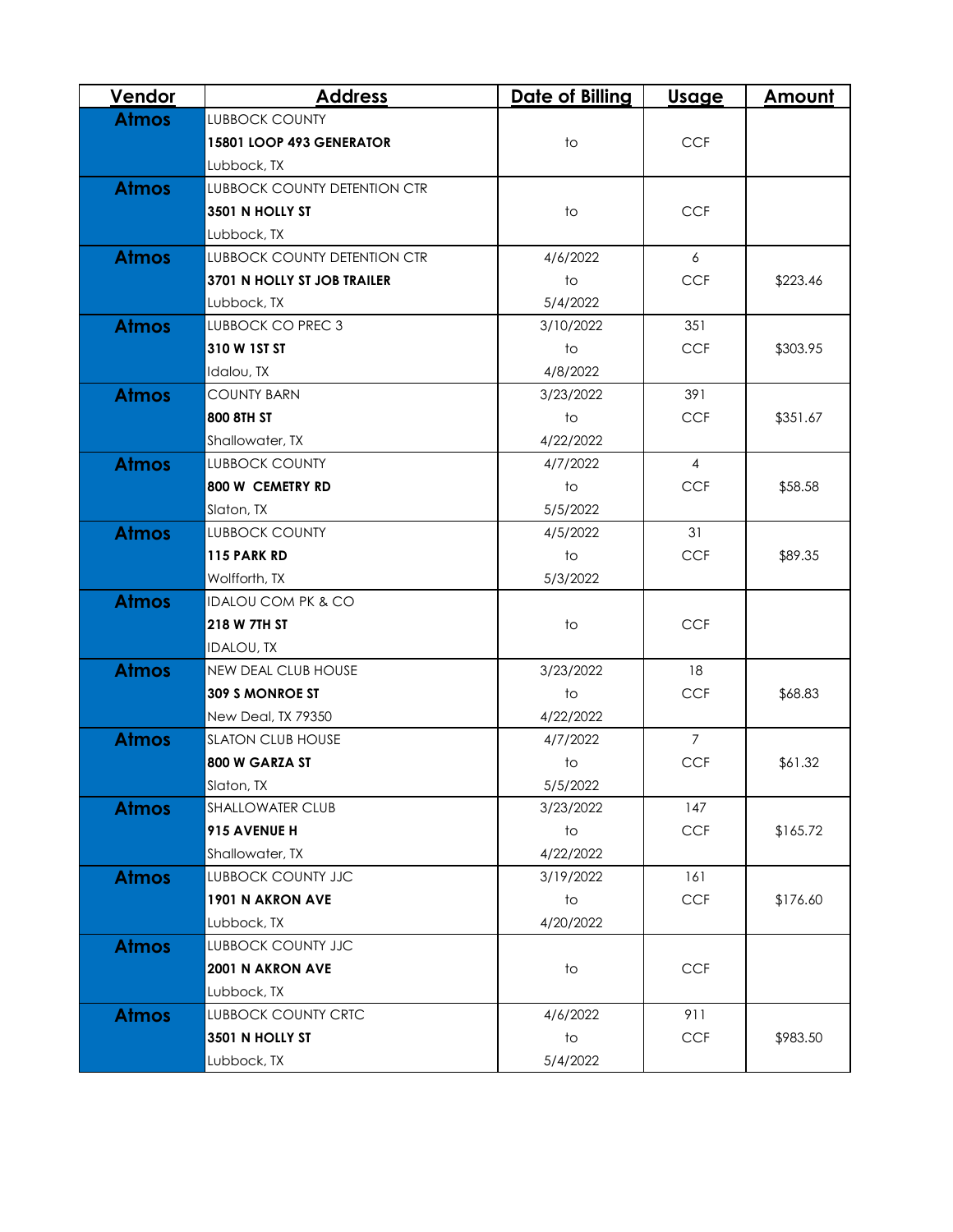| Vendor          | <b>Address</b>                         | <b>Date of Billing</b> | <b>Usage</b> | Amount      |
|-----------------|----------------------------------------|------------------------|--------------|-------------|
| <b>LP&amp;L</b> | <b>LUBBOCK COUNTY MAINTENANCE</b>      | 3/19/2022              | 31           |             |
|                 | 915 BUDDY HOLLY AVE                    | to                     | Electric     | \$999.38    |
|                 |                                        | 4/27/2022              | Consumption  |             |
| LP&L            | <b>LUBBOCK COUNTY OLD JAIL</b>         | 3/24/2022              | 310          | \$11,785.56 |
|                 | 811 MAIN ST                            | to                     | Electric     |             |
|                 |                                        | 4/24/2022              | Consumption  |             |
| LP&L            | <b>LUBBOCK COUNTY</b>                  | 3/29/2022              | 5            |             |
|                 | 805/809 15TH ST                        | $\overline{1}$         | Electric     | \$78.41     |
|                 |                                        | 4/27/2022              | Consumption  |             |
| LP&L            | <b>LUBBOCK COUNTY LCDC JOB TRAILER</b> | 3/29/2022              | $\mathbf{O}$ |             |
|                 | 3701 N HOLLY AVE                       | to                     | Electric     | \$14.17     |
|                 |                                        | 4/27/2022              | Consumption  |             |
| LP&L            | <b>LUBBOCK COUNTY OFFICE BLDG</b>      | 3/24/2022              | 384          |             |
|                 | 916 MAIN ST                            | to                     | Electric     | \$11,836.97 |
|                 |                                        | 4/25/2022              | Consumption  |             |
| LP&L            | <b>LUBBOCK COUNTY</b>                  | 3/29/2022              | 16           |             |
|                 | 914/1002 AVENUE G                      | to                     | Electric     | \$522.80    |
|                 |                                        | 4/27/2022              | Consumption  |             |
| LP&L            | <b>LUBBOCK COUNTY COURTHOUSE</b>       | 3/28/2022              | 198          |             |
|                 | 904 BROADWAY ST                        | $\overline{1}$         | Electric     | \$7,442.87  |
|                 |                                        | 4/25/2022              | Consumption  |             |
| <b>LP&amp;L</b> | <b>LUBBOCK COUNTY MAINTENANCE</b>      | 3/29/2022              | 20           |             |
|                 | 901 BUDDY HOLLY AVE                    | $\overline{1}$         | Electric     | \$568.33    |
|                 |                                        | 4/27/2022              | Consumption  |             |
| LP&L            | <b>LUBBOCK COUNTY</b>                  | 3/29/2022              | $\Omega$     |             |
|                 | 802 16TH ST                            | to                     | Electric     | \$16.63     |
|                 |                                        | 4/27/2022              | Consumption  |             |
| LP&L            | <b>LUBBOCK COUNTY CSCD</b>             | 3/24/2022              | 84           |             |
|                 | 701 MAIN ST                            | to                     | Electric     | \$3,279.50  |
|                 |                                        | 4/25/2022              | Consumption  |             |
| LP&L            | <b>LUBBOCK COUNTY</b>                  | 3/29/2022              |              |             |
|                 | 701 13TH ST                            | $10$                   | Electric     | \$55.39     |
|                 |                                        | 4/27/2022              | Consumption  |             |
| LP&L            | <b>LUBBOCK COUNTY</b>                  | 3/29/2022              | 3            |             |
|                 | 3602 E KENT ST UNIT - WRHS             | to                     | Electric     | \$137.60    |
|                 |                                        | 4/27/2022              | Consumption  |             |
| LP&L            | <b>LUBBOCK COUNTY DETENTION CTR</b>    | 3/29/2022              | 1059         |             |
|                 | 3502 N HOLLY ST                        | to                     | Electric     | \$40,574.44 |
|                 |                                        | 4/27/2022              | Consumption  |             |
| LP&L            | <b>LUBBOCK COUNTY</b>                  | 3/29/2022              | 31           |             |
|                 | 1402 AVENUE E                          | to                     | Electric     | \$692.99    |
|                 |                                        | 4/27/2022              | Consumption  |             |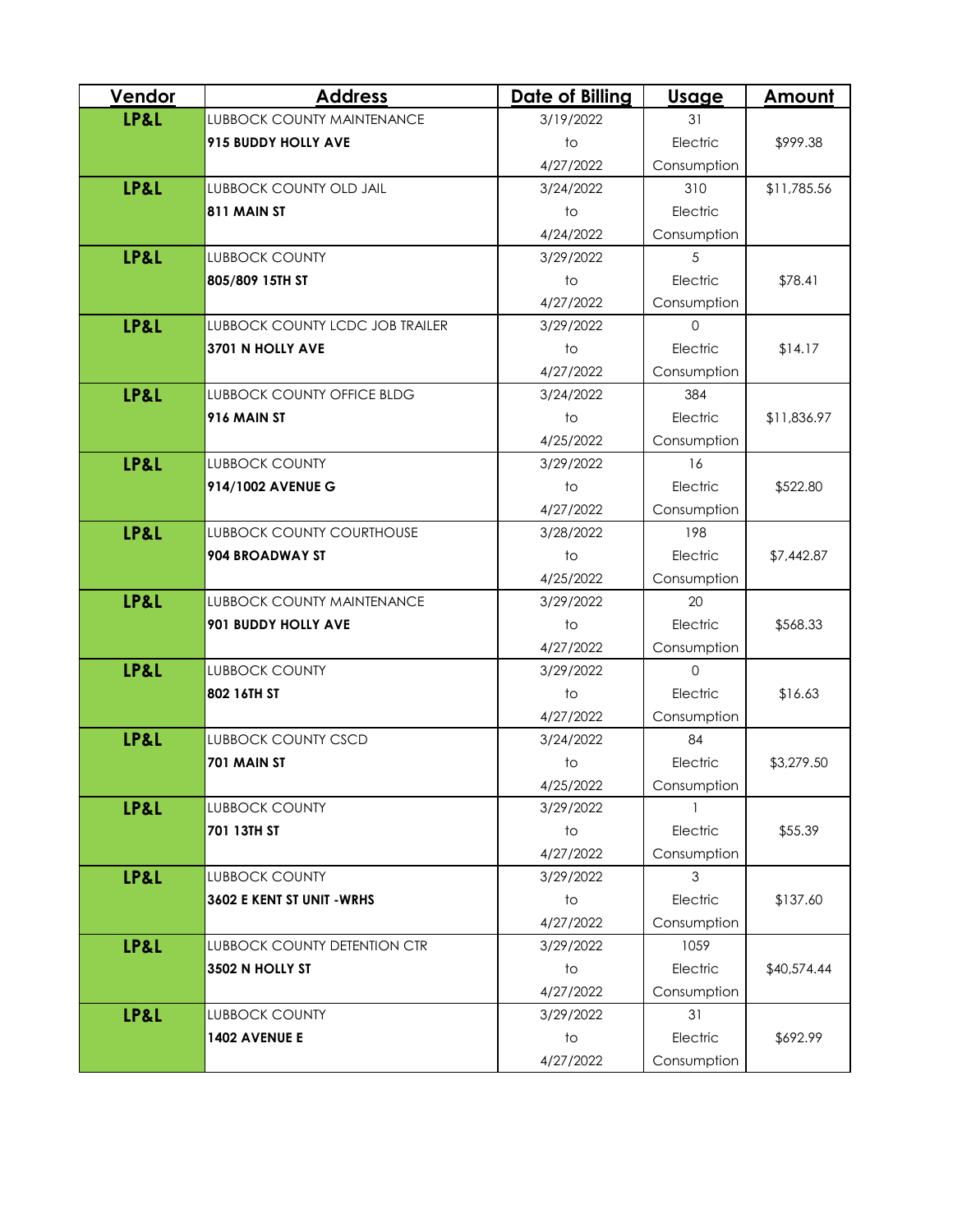| Vendor              | <b>Address</b>                 | <b>Date of Billing</b> | Usage        | Amount     |
|---------------------|--------------------------------|------------------------|--------------|------------|
| LP&L                | <b>LUBBOCK COUNTY ELECTION</b> | 3/24/2022              | 8            |            |
|                     | <b>1302 CRICKETS AVE</b>       | $\overline{1}$         | Electric     | \$653.25   |
|                     |                                | 4/25/2022              | Consumption  |            |
| LP&L                | <b>LUBBOCK COUNTY JJC</b>      | 3/29/2022              | 245          |            |
|                     | 2001/2025 N AKRON AVE          | to                     | Electric     | \$7,370.67 |
|                     |                                | 4/27/2022              | Consumption  |            |
| LP&L                | <b>LUBBOCK COUNTY CRTC</b>     | 3/29/2022              | 126          |            |
|                     | 3501 N HOLLY ST                | $\overline{1}$         | Electric     | \$4,446.34 |
|                     |                                | 4/27/2022              | Consumption  |            |
| <b>South Plains</b> | 2108 NCR 1100                  | 4/1/2022               | 875          |            |
| <b>Electric</b>     | <b>SHOOTING RANGE</b>          | to                     | kWh          | \$209.17   |
| Coop.               |                                | 4/29/2022              |              |            |
| <b>South Plains</b> | 2108 NCR1100                   | 4/1/2022               | 38           |            |
| <b>Electric</b>     | <b>HSE</b>                     | to                     | kWh          | \$29.92    |
| Coop.               |                                | 4/29/2022              |              |            |
| <b>South Plains</b> | 2108 NCR 1100                  | 4/1/2022               | $\Omega$     |            |
| <b>Electric</b>     | 1624265365                     | $\overline{1}$         | kWh          | \$25.54    |
| Coop.               |                                | 4/29/2022              |              |            |
| <b>South Plains</b> | 2108 NCR1100                   | 4/1/2022               | $\mathbf{1}$ |            |
| <b>Electric</b>     | <b>CAMERAS</b>                 | to                     | kWh          | \$25.67    |
| Coop.               |                                | 4/29/2022              |              |            |
| <b>South Plains</b> | 2108 NCR1100                   | 4/1/2022               | 561          |            |
| <b>Electric</b>     | <b>EDUCATIONAL BLDG</b>        | $\overline{1}$         | kWh          | \$98.52    |
| Coop.               |                                | 4/29/2022              |              |            |
| <b>South Plains</b> | 15801 LOOP 493                 | 4/1/2022               | 2178         |            |
| <b>Electric</b>     |                                | to                     | kWh          | \$330.00   |
| Coop.               |                                | 4/29/2022              |              |            |
| <b>South Plains</b> | <b>ROOSEVELT CLUB HOUSE</b>    | 3/15/2022              | 286          |            |
| <b>Electric</b>     |                                | to                     | kWh          | \$54.83    |
| Coop.               |                                | 4/15/2022              |              |            |
| <b>South Plains</b> | <b>LUBB CTY PREC 4</b>         | 3/13/2022              | 58           |            |
| <b>Electric</b>     |                                | $\overline{1}$         | kWh          | \$37.28    |
| Coop.               |                                | 4/11/2022              |              |            |
| <b>Xcel</b>         | <b>CEMETERY RD</b>             | 3/11/2022              | 229          |            |
| <b>Energy</b>       | SLATON, TX 79364               | to                     | kWh          | \$92.07    |
|                     |                                | 4/11/2022              |              |            |
| <b>Xcel</b>         | <b>PATTERSON PARK</b>          | 3/2/2022               | 720          |            |
| <b>Energy</b>       | WOLFFORTH, TX 79382            | to                     | kWh          | \$234.60   |
|                     |                                | 3/31/2022              |              |            |
| <b>Xcel</b>         | <b>309 S MONROE AVE</b>        | 3/4/2022               | 335          |            |
| <b>Energy</b>       | NEW DEAL, TX 79350             | to                     | kWh          | \$49.34    |
|                     |                                | 4/1/2022               |              |            |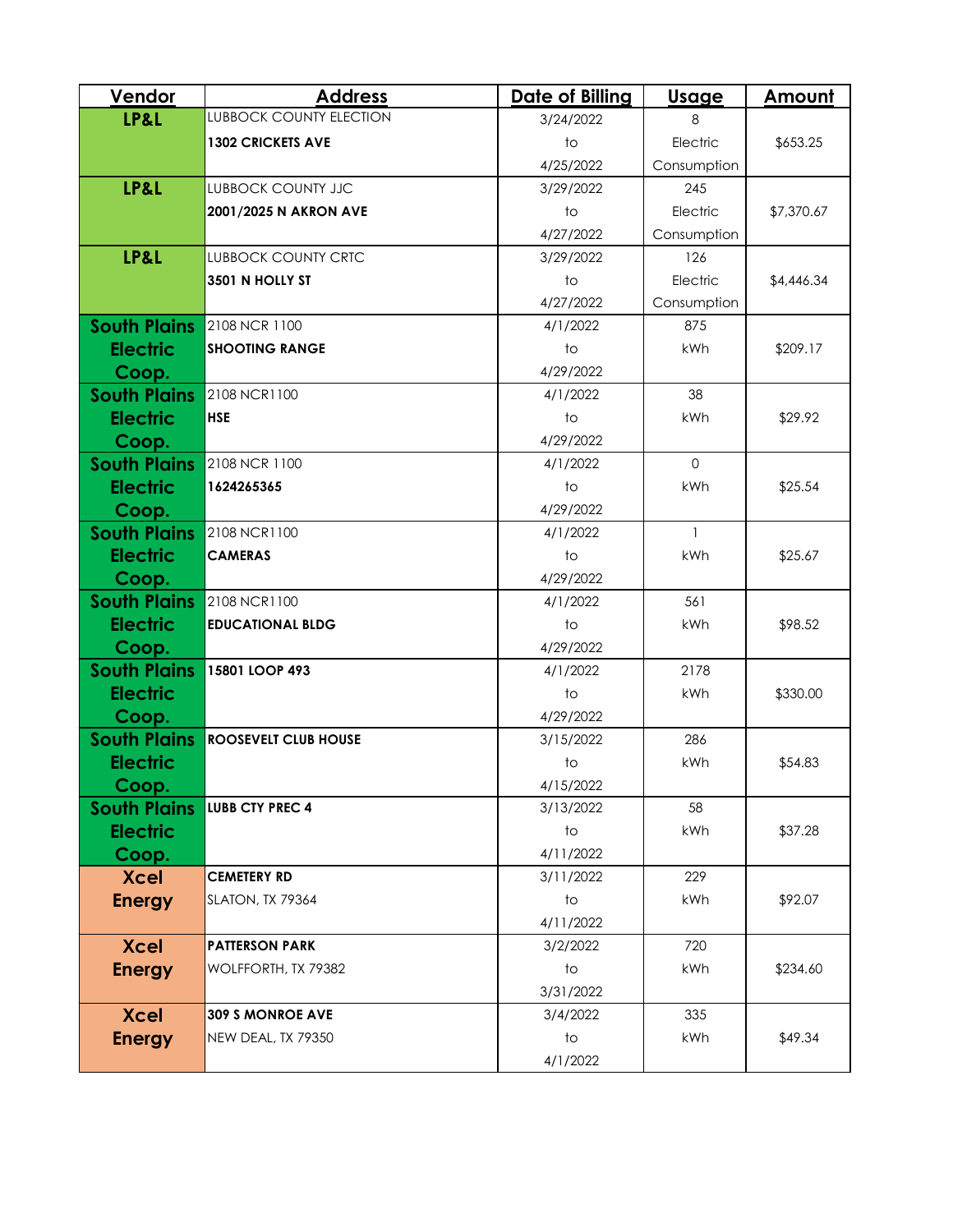| Vendor        | <b>Address</b>           | <b>Date of Billing</b> | <b>Usage</b> | Amount   |
|---------------|--------------------------|------------------------|--------------|----------|
| <b>Xcel</b>   | 604 9TH ST               | 3/3/2022               | 65           |          |
| <b>Energy</b> | SHALLOWATER, TX 79363    | $†$                    | kWh          | \$22.13  |
|               |                          | 4/1/2022               |              |          |
| <b>Xcel</b>   | 750 W GARZA ST           | 3/10/2022              | 2050         |          |
| <b>Energy</b> | SLATON, TX 79364         | to                     | kWh          | \$426.46 |
|               |                          | 4/8/2022               |              |          |
| <b>Xcel</b>   | 801 9TH ST               | 3/3/2022               | 526          |          |
| <b>Energy</b> | SHALLOWATER, TX 79363    | $\overline{1}$         | kWh          | \$100.72 |
|               |                          | 4/1/2022               |              |          |
| <b>Xcel</b>   | 806 8TH ST               | 3/3/2022               | 1673         |          |
| <b>Energy</b> | SHALLOWATER, TX 79363    | $\overline{1}$         | kWh          | \$256.78 |
|               |                          | 4/1/2022               |              |          |
| <b>Xcel</b>   | 705 TEXAS AVE            | 3/3/2022               | $\Omega$     |          |
| <b>Energy</b> | SHALLOWATER, TX 79363    | to                     | kWh          | \$15.23  |
|               |                          | 4/1/2022               |              |          |
| <b>Xcel</b>   | 801 9TH ST BLDG UN-B     | 3/3/2022               | 3            |          |
| <b>Energy</b> | SHALLOWATER, TX 79363    | $\overline{1}$         | kWh          | \$74.53  |
|               |                          | 4/1/2022               |              |          |
| <b>Xcel</b>   | <b>209 E 2ND ST</b>      | 2/25/2022              | 10           |          |
| <b>Energy</b> | IDALOU, TX 79329         | $\overline{1}$         | kWh          | \$15.79  |
|               |                          | 3/30/2022              |              |          |
| <b>Xcel</b>   | 800 1/2 W LYNN ST        | 3/10/2022              | 12           |          |
| <b>Energy</b> | SLATON, TX 79364         | $\overline{1}$         | kWh          | \$16.14  |
|               |                          | 4/8/2022               |              |          |
| <b>Xcel</b>   | 304 E 1ST ST             | 2/25/2022              | 1355         |          |
| <b>Energy</b> | IDALOU, TX 79329         | $\overline{1}$         | kWh          | \$153.23 |
|               |                          | 3/30/2022              |              |          |
| <b>Xcel</b>   | 202 W 7th St             | 2/25/2022              | 9            |          |
| <b>Energy</b> | <b>Idalou Club House</b> | to                     | kWh          | \$68.09  |
|               | IDALOU, TX 79329         | 3/30/2022              |              |          |
| <b>Xcel</b>   | 800 1/2 W Lynn St        | 3/11/2022              | 57           |          |
| <b>Energy</b> | SLATON, TX 79364         | $10$                   | kWh          | \$16.49  |
|               |                          | 4/10/2022              |              |          |
| <b>Xcel</b>   | 309 S MONROE AVE         | 3/11/2022              | 170          |          |
| <b>Energy</b> | NEW DEAL, TX 79350       | $†$                    | kWh          | \$48.02  |
|               |                          | 4/10/2022              |              |          |
| <b>Xcel</b>   | <b>209 E 2ND ST</b>      | 3/11/2022              | 113          |          |
| <b>Energy</b> | IDALOU, TX 79329         | to                     | kWh          | \$32.01  |
|               |                          | 4/10/2022              |              |          |
| <b>Xcel</b>   | 604 10H ST               | 3/11/2022              | 57           |          |
| <b>Energy</b> | SHALLOWATER, TX 79363    | to                     | kWh          | \$16.49  |
|               |                          | 4/10/2022              |              |          |